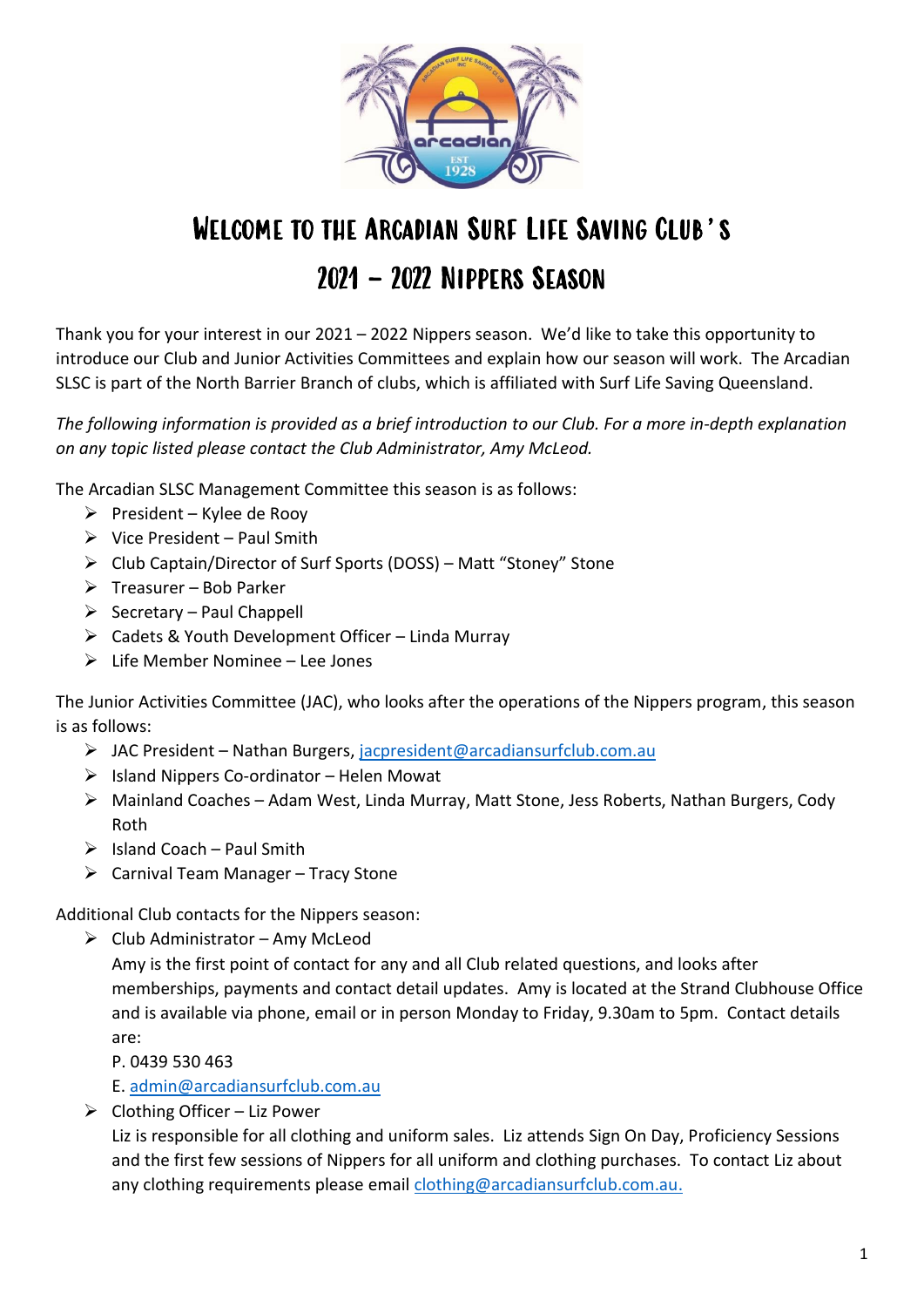# Nippers Season Details

Our Nippers season starts in August and runs until February, with a break over some school holidays and the Christmas period. Please see the full list of dates attached.

## Training Sessions

Island nipper sessions will continue to be run on Saturdays starting at 8.30am for all age groups, as per last season.

However, there will be a change to the start and finish times of the regular mainland Nippers sessions this season. This season the JAC has decided to change the programming of the Nippers sessions to a more efficient system with a focus on different elements each week, on a rotating basis. As such, the age groups will have staggered start and finish times, as follows:

- ➢ Green Caps (Under 6 and Under 7) start at 2.15pm and finish at approx. 3.30pm
- ➢ U8, U9, U10, U11, U12 and U13 start at 3pm and finish at approx. 4.30pm/4.45pm
- $\triangleright$  U14 and U15 start at 2.30pm and finish approx. 5pm

In addition to the regular Saturday Nipper sessions there are also optional training sessions for boards, swims and sprints run most weeks in the afternoons on the Strand, depending on volunteer availability. Notification of these sessions is provided in the Arcadian SLSC Nippers Facebook group. Island families will also receive information on additional weekday training sessions from their relevant coaches.

## Points Days

Three times per season the mainland families will join the Island families at Alma Bay for Points Days. Points Days are run like mini carnivals with the children competing in their age groups in events such as wade, swim, flags, sprints and boards, with points awarded for each child based on order of finish. At the end of the season awards are given for the most points achieved at these days. Points Days introduce the children to how surf carnivals work while also providing an opportunity for both groups of nippers to meet and make friends. We provide free ferry tickets to all mainland Nippers attending each Points Day, thanks to the generous sponsorship of Sealink Queensland. All members will be notified prior to a Points Day as to which particular ferry we'll all be travelling over on. The JAC operates a fundraising BBQ at the Alma clubhouse on Points Day with yummy food and drinks available. They're great days and we encourage all families to make the effort to attend.

## Presentation Day

At the end of the season we have our annual Junior Presentation Day at our Alma Bay clubhouse for a morning of fun and the presentation of awards.

## Carnivals

Throughout the season our Club also competes in surf carnivals hosted by our own and other Clubs in the North Barrier Branch. While competing in carnivals is not mandatory, it is a great opportunity for our Nippers to get more involved in the sport and the trips away are lots of fun for both the children and adults, with our Club emphasis always on participating and "trying your best" rather than results. The first carnival of the season is the Townsville Picnic Bay Under 8 to Under 17 Carnival on the Strand. *Please note: to compete at carnivals all Nippers first have to pass their Competition Proficiency Test. Please see over the page for more information on this.*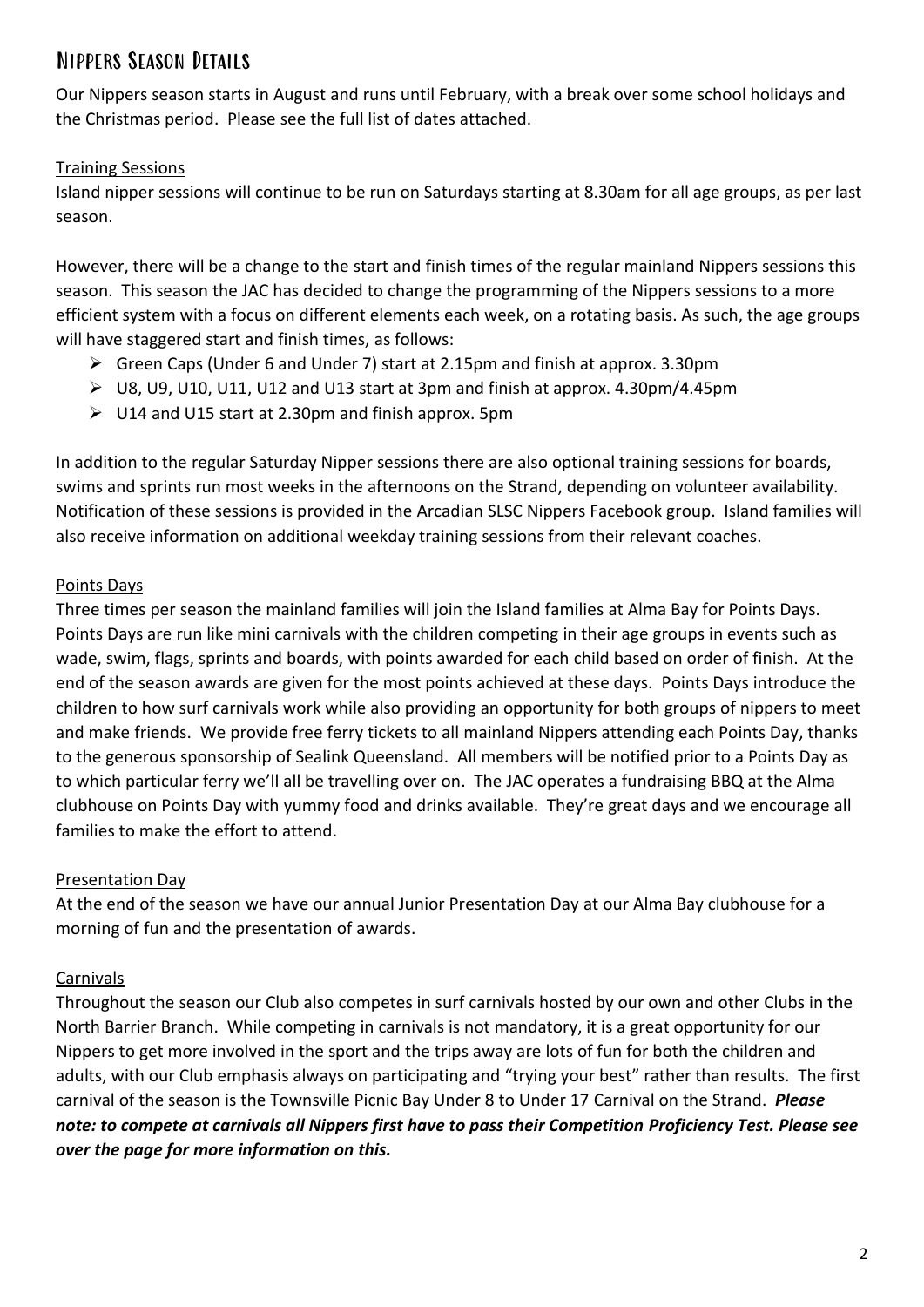# Compulsory Uniform Requirements

- ➢ Blue Arcadian Stinger Suit \$65.00 \$75.00 depending on size
- ➢ Pink Vest \$25.00

➢ Nipper Cap – either Fluoro Green or Club Colours - \$15.00 - \$30.00 depending on type Uniforms are available from the Strand Clubhouse, at the Proficiencies Day, as well as the first few regular Nippers sessions. Please contact the Office on 0439 530 463 or clothing@arcadiansurfclub.com.au for more information.

There are also a number of other Club clothing items available for purchase for adults and children, including polo shirts, long sleeved sun shirts, peaked caps, full brimmed hats and swim wear. For more info on what we have available and relevant prices please contact our Clothing Officer, Liz Power, on [clothing@arcadiansurfclub.com.au.](mailto:clothing@arcadiansurfclub.com.au)

## Competencies - Preliminary Assessments

SLSA believes that all children should be tested before they enter or participate in any SLS Junior Activities**.** This is to ensure that each child demonstrates a standard of competence to enable preliminary levels of survival skills in an aquatic environment to be achieved. **IMPORTANT NOTE:** ALL children must pass their initial Pool Proficiency Test before they can participate in regular Nippers sessions. ALL children must pass their Competition Proficiency Test before they can compete at sanctioned NBB carnivals.

| Under 6  | Kick on wall with face in water                   | 30 second float           |
|----------|---------------------------------------------------|---------------------------|
| Under 7  | Kick on wall with face in water                   | 30 second float           |
| Under 8  | 25 metre swim (freestyle)                         | 1 minute survival float   |
| Under 9  | 50 metre swim (freestyle)                         | 1 minute survival float   |
| Under 10 | 50 metre swim (freestyle)                         | 1.5 minute survival float |
| Under 11 | 100 metre swim (freestyle)                        | 2 minute survival float   |
| Under 12 | 100 metre swim (freestyle)                        | 2 minute survival float   |
| Under 13 | 150 metre swim (freestyle)                        | 3 minute survival float   |
| Under 14 | 200 metre swim (freestyle) in less than five mins | 3 minute survival float   |

**Pool Swim/Survival Float Proficiency Test (Held prior to season starting)**

**Note: Children who are unable to complete this section cannot engage in any water activities until this exercise has been successfully completed.** 

Pool Swims and Run/Swim/Runs are conducted on a seasonal basis - not yearly basis i.e. a person who was an Under 11 last season and performed a 50-100-50m Run/Swim/Run, still has to perform a 50-100-50m Run/Swim/Run at the start of the next season, even if it is the same distance as the previous season. All preliminary and competency tests are to be assessed at the start of each season.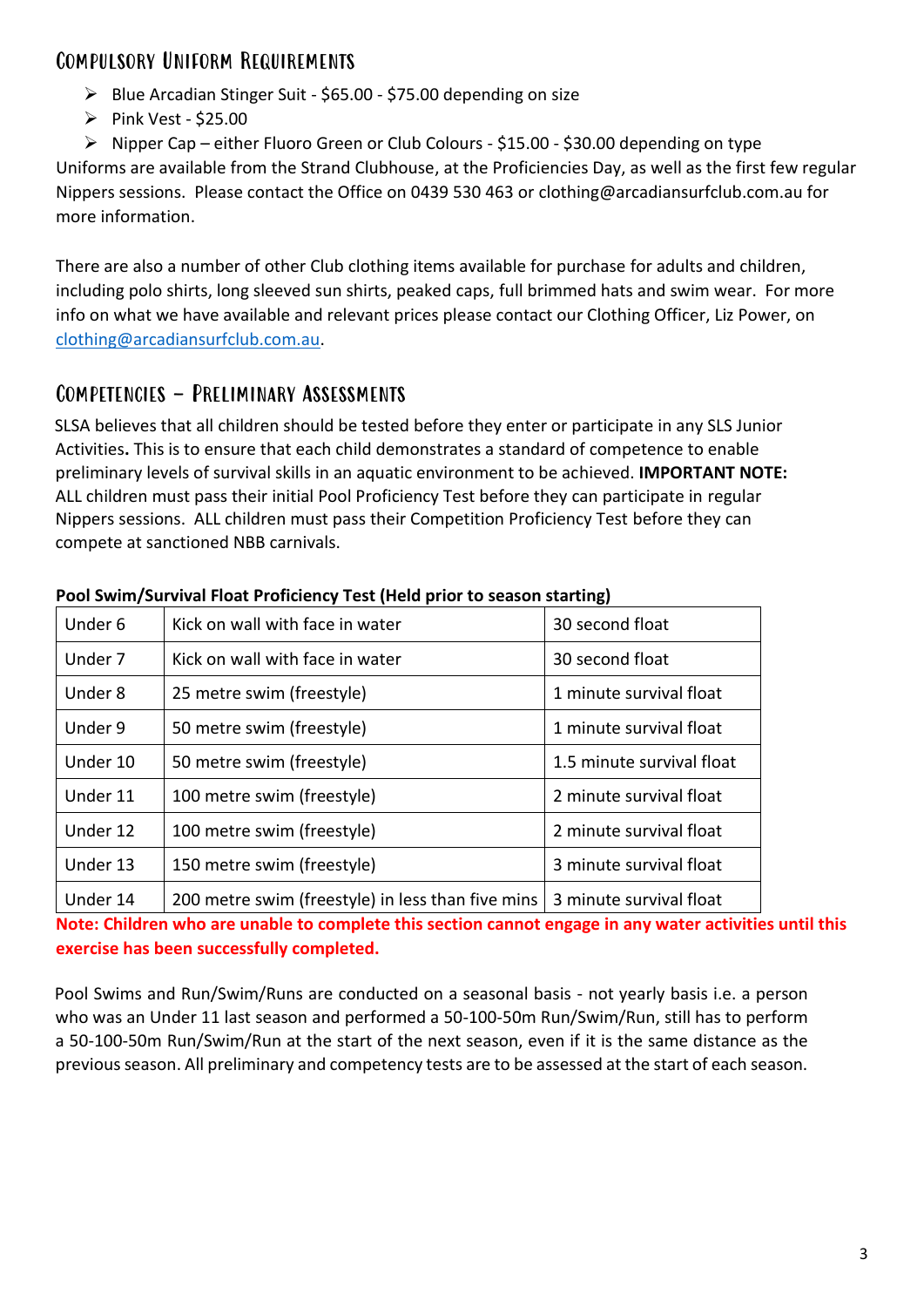#### **Competition Proficiency Test (Held at the first session of Nipper training)**

| Under 6  | N/A                           |
|----------|-------------------------------|
| Under 7  | N/A                           |
| Under 8  | Run-Wade-Run (25m-25m-25m)    |
| Under 9  | Run-Swim-Run (50m-50m-50m)    |
| Under 10 | Run-Swim-Run (50m-50m-50m)    |
| Under 11 | Run-Swim-Run (50m-100m-50m)   |
| Under 12 | Run-Swim-Run (50m-100m-50m)   |
| Under 13 | Run-Swim-Run (100m-100m-100m) |
| Under 14 | Run-Swim-Run (100m-100m-100m) |

**Note: Nippers must achieve this competency before being eligible to compete in carnivals.** 

## Surf Education

All members are required to gain their respective Surf Education award for their age group during the season and prior to the close of entries of their respective Branch Titles. Nippers achieve these awards by completing their Nipper Activity Booklets throughout the season.

#### **Nipper Awards**

Listed below is the Surf Education award listing per age group.

| Under 6  | Surf Play One                  |
|----------|--------------------------------|
| Under 7  | Surf Play Two                  |
| Under 8  | Surf Awareness One             |
| Under 9  | <b>Surf Awareness Two</b>      |
| Under 10 | <b>Surf Safety One</b>         |
| Under 11 | Surf Safety Two                |
| Under 12 | <b>Surf Smart One</b>          |
| Under 13 | <b>Surf Smart Two</b>          |
| Under 14 | <b>Surf Rescue Certificate</b> |

## **Surf Rescue Certificate**

All U14's are eligible to complete a Surf Rescue Certificate (SRC) training course. This award can be acquired by those in U13's once they have turned 13 years of age. Upon successful completion of the SRC U14's are then required to carry out volunteer patrol duties on Sundays and public holidays. Notices on when SRC courses will be run during will be sent out in due course.

## **Awards and Competition**

**All competitors must have gained their respective awards by the date set down by Branch, which is usually early November, and prior to the opening of nominations for Branch Championships.**

*Note:* Competitors aged U14 contesting in U15 events should have successfully gained their **Surf Rescue Certificate** (SRC) prior to competing in these events and have met the required patrol hour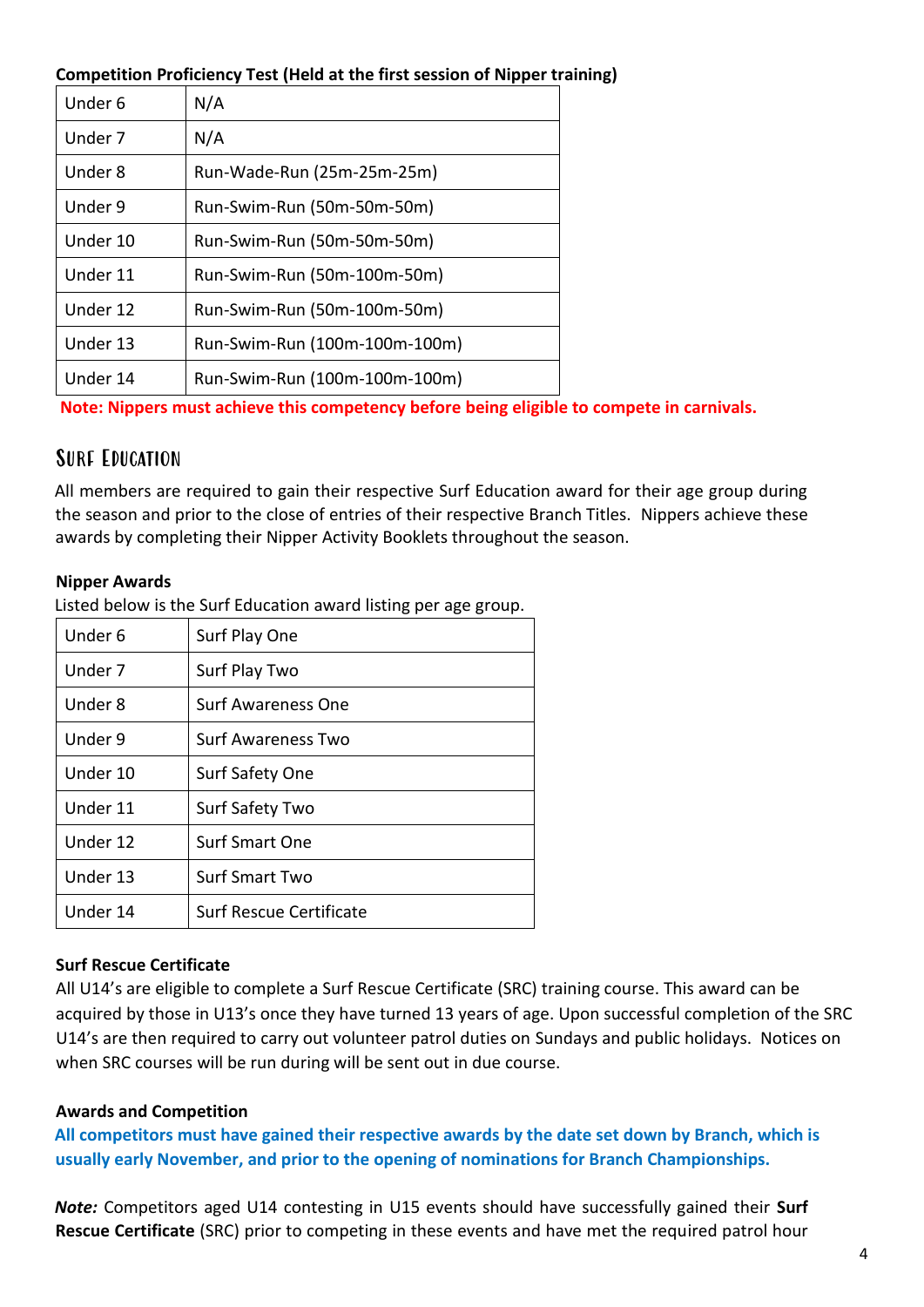obligations which is 4hrs per month after gaining their certificate (even if you have gained your certificate on the last day of the month).

# How to stay updated on all things Nippers

There are several ways you can stay updated with any changes or information regarding Nippers sessions:

- $\triangleright$  We often send out emails to all members with updates and information relating to Nippers or the Club so please ensure your email address is up to date in your online SurfGuard profile. If you think the email address we have for you may not be correct please email Amy as per the address listed on page one to update your details.
- ➢ Join our private Facebook Group search Arcadian SLSC Nippers. Please note only registered and financial Club members that are parents or guardians of current Nippers will be approved to join this group.
- $\triangleright$  Follow us on Facebook search Arcadian Surf Life Saving Club
- $\triangleright$  Follow us on Instagram search arcadian slsc

## We Need You to Get Involved and Help Out

Our Nippers program is 100% volunteer led and run, and as such we rely on our Nipper parents to assist us in providing fun, safe and engaging sessions. How can you get involved and help out:

- ➢ **Complete a Bronze Medallion (BM) course** with the Club so you can assist with water safety and coaching. We run BM courses throughout the year and welcome all members to participate. The minimum requirements are that you be a financial member of Arcadian SLSC and can swim 400m in nine minutes or less. BM holders are also asked to participate in volunteer beach patrols for the Club during the patrol season. We patrol Alma Bay, Magnetic Island on weekends and public holidays during the season (September to start of May). Patrolling is a great way to give back to the community, have fun, learn new skills and make new friends, all while enjoying one of our gorgeous local beaches. If you're interested in completing a Bronze Medallion course please contact Amy, Club Administrator, for more information.
- ➢ **Complete a Surf Rescue Certificate (SRC) course** with the Club so you can assist with water safety. The SRC course is run in conjunction with the BM course. The minimum requirements are that you be a financial member of Arcadian SLSC and can swim 200m in five minutes or less. SRC holders are also asked to participate in volunteer beach patrols during the season. If you're interested in completing a Surf Rescue Certificate course please contact Amy, Club Administrator, for more information.
- ➢ **Become a Carnival Official**. For our children to compete at carnivals we need a minimum number of Officials. Becoming a Carnival Official is easy and a great option for those parents/guardians that don't have a huge amount of time but still want to help out at carnivals. It involves completing an online course and some practical components. If you're interested in becoming a Carnival Official please contact Amy, Club Administrator, for more information.
- ➢ **Become an Age Manager**. Age Managers use their experience and passion for youth development to mentor Nippers and assist with the delivery of surf lifesaving knowledge and skills in a fun and safe aquatic environment. Age Managers are responsible for the care, safety and well-being of the junior members in their age group during training sessions, on Points Days and at Carnivals. The Age Manager certification process involves an online theory component (Age Manager and Observers courses) with one practical beach session and two on the beach mentoring sessions with our Age Manager Mentor. If you're interested in becoming an Age Manager please contact Amy, Club Administrator, for more information.